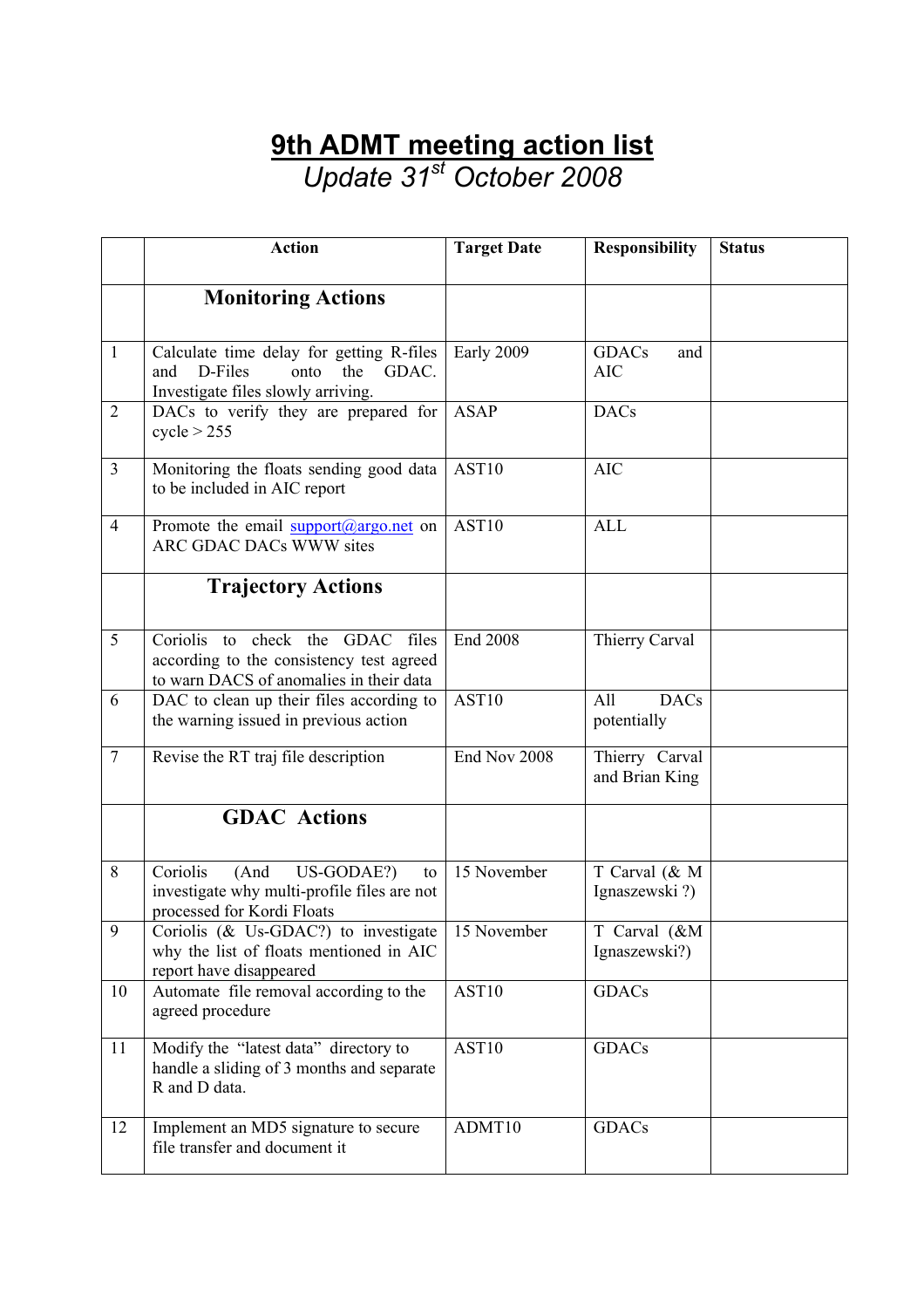| 13 | US-GDAC to automate grey list<br>submission                                                                                                                          | <b>End 2008</b>        | M Ignaszewski                                             |  |
|----|----------------------------------------------------------------------------------------------------------------------------------------------------------------------|------------------------|-----------------------------------------------------------|--|
| 14 | DFILE checker to be tested in December<br>with DACs and then transferred to<br>Coriolis GDAC                                                                         | AST10                  | M Ignaszewski                                             |  |
| 15 | GDAC D-files holding to be checked and<br>anomalies provided to DAC and DM<br>operators                                                                              | January 2009           | M Ignaszewski                                             |  |
| 16 | Document Grey list submission                                                                                                                                        | <b>End 2008</b>        | T Carval                                                  |  |
|    | <b>Real-time Actions</b>                                                                                                                                             |                        |                                                           |  |
| 17 | KMA, INCOIS and JMA to investigate<br>why there is time difference of a few<br>hours between profile on GTS and at<br><b>GDAC</b>                                    | <b>ASAP</b>            | KMA,<br><b>INCOIS, JMA</b>                                |  |
| 18 | BODC to revisit the issue of stopping<br>sending duplicates on GTS                                                                                                   | <b>ASAP</b>            | Lesley<br>Rickards                                        |  |
| 19 | Coriolis<br>provide<br>feedback<br>to<br>on<br>anomalies detected by statistical analysis<br>in text files                                                           | AST10                  | T Carval & C<br>Coatanoan                                 |  |
| 20 | DAC to correct their flags according to<br>Coriolis recommendation and resubmit<br>them                                                                              | <b>ASAP</b>            | All Dacs                                                  |  |
| 21 | Coriolis<br><b>AIC</b><br>monitor<br>and<br>the<br>to<br>resubmission of profiles after feedback                                                                     | <b>ASAP</b>            | <b>AIC</b><br>and<br>Coriolis                             |  |
| 22 | QC manual to be updating to specify<br>sigma0 in the density test                                                                                                    | 15<br>November<br>2008 | C Schmid<br>T<br>Carval                                   |  |
| 23 | New proposal made by B King of Jump<br>test to be tested                                                                                                             | AST10                  | CSIRO,<br>UW,<br>BODC and all<br>voluntary<br><b>DACs</b> |  |
| 24 | Develop<br>method<br>for<br>a<br>common<br>determining<br>positions<br>the<br>and<br>observation times at DACs                                                       | ADMT10                 | DACs. Lead by<br>Ann Thresher                             |  |
| 25 | DACs to verify their Salinity gross range<br>check with minimum value of 2 PSU                                                                                       | <b>ASAP</b>            | <b>DACs</b>                                               |  |
| 26 | Susan to provide the list of WMO where<br>problem have been detected in Surface-<br>Pressure offset(in tech file) or in meta<br>file and document it on AST WWW site | 15<br>November<br>2008 | S Wijffels                                                |  |
| 27 | DACs to provide timetable on when they<br>will have corrected their files                                                                                            | $1st$ January 2009     | <b>All DACS</b>                                           |  |
| 28 | Clean the tech file for surface-pressure in<br>tech files                                                                                                            | AS <sub>T10</sub>      | <b>DACs</b>                                               |  |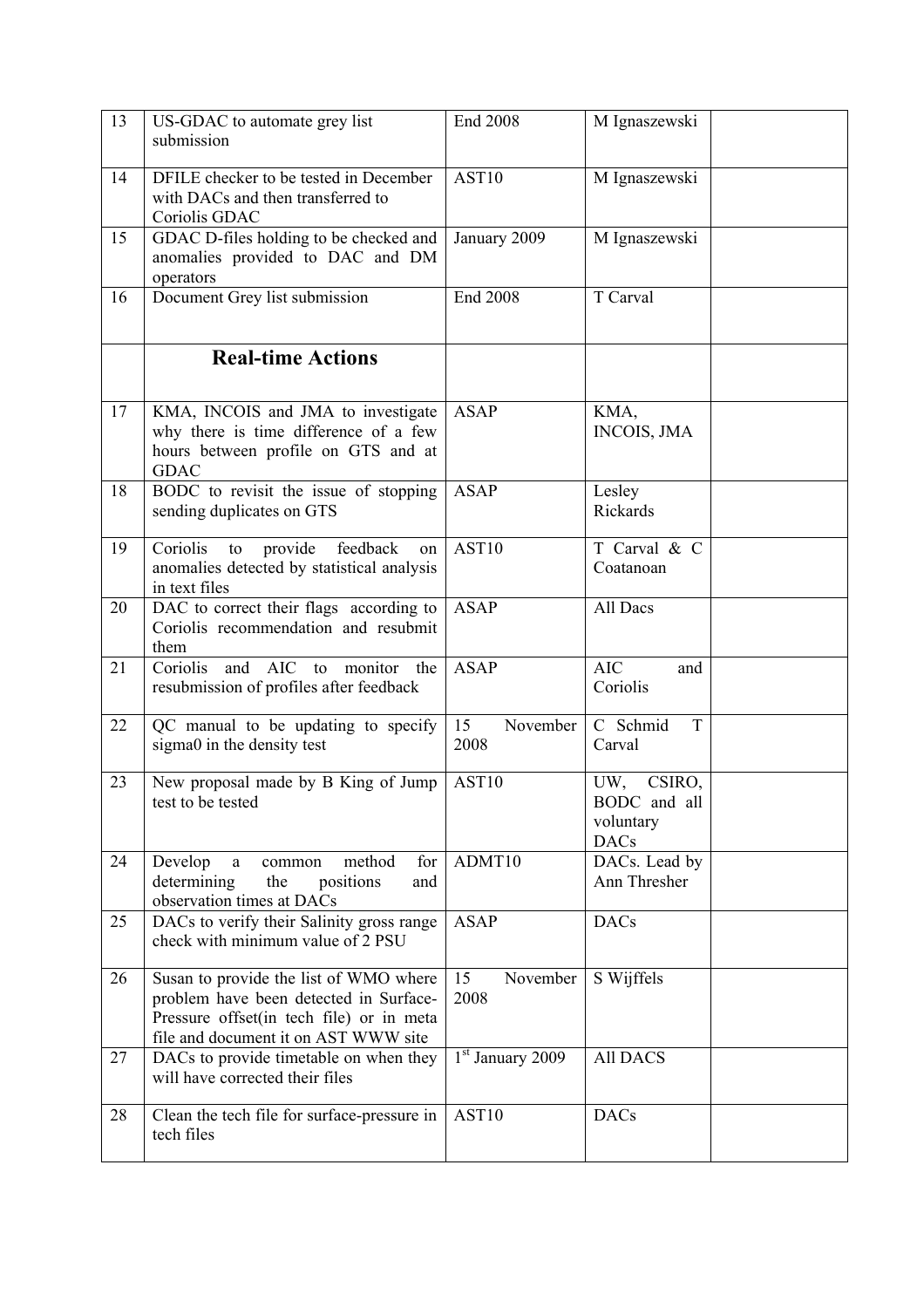| 29 | Do not confuse SURFACE PRESSURE<br>with the shallowest measured pressure in<br>the vertical profile.                                                                                                                              | <b>ASAP</b>                                      | <b>INCOIS</b>          |  |
|----|-----------------------------------------------------------------------------------------------------------------------------------------------------------------------------------------------------------------------------------|--------------------------------------------------|------------------------|--|
| 30 | PRES should record raw data. All<br>adjusted pressures go to<br>PRES ADJUSTED in 'A' mode for real-<br>time DACs.                                                                                                                 | <b>ASAP</b>                                      | <b>JMA</b>             |  |
| 31 | <b>RT</b><br>DACs to<br>implement<br>pressure<br>correction according to specification in<br>the new version of the QC manual on<br>incoming data.                                                                                | AST10                                            | <b>DACS</b>            |  |
| 32 | implement<br><b>RT</b><br>DACs to<br>pressure<br>correction according to specification in<br>the new version of the QC manual for the<br>old R-Files                                                                              | AST10                                            | <b>DACS</b>            |  |
|    | <b>Delayed-Mode QC Actions</b>                                                                                                                                                                                                    |                                                  |                        |  |
| 33 | ADMT chairs to indicate in report the<br>endorsement of OW method by ADMT<br>for DMQC                                                                                                                                             | 15 November                                      | Chairs                 |  |
| 34 | DACs to look carefully at the report of<br>Altimetry-QC as a lot of anomalies<br>occurs in RT data and to correct their<br>files and report to Stéphanie and Mathieu                                                              | Every 3 months<br>when a new list is<br>provided | All DACs               |  |
| 35 | Stéphanie to modify her list of suspicious<br>floats by indicating id suspicious data are<br>RT or DM data, the Cycle or Cycle<br>interval that has problem. Verify if grey-<br>listed float/cycles are excluded from the<br>list | Next run                                         | S Guinehut             |  |
| 36 | finalize<br>DM<br>Annie<br>to<br>pressure<br>adjustment procedure to Apex float with<br>Susan and barker and communicate the<br>results to the DM group                                                                           | Feb 2009                                         | A Wong                 |  |
| 37 | Modify QC manual                                                                                                                                                                                                                  | 15<br>November<br>2008                           | A Wong                 |  |
|    | <b>Reference Dataset Actions</b>                                                                                                                                                                                                  |                                                  |                        |  |
| 38 | CCHDO to collect CTD in sparse area in<br>the REF DB and especially Southern<br>Ocean                                                                                                                                             | <b>ASAP</b>                                      | S Diggs                |  |
| 39 | CCHDO to extract from WOD updates<br>the post-calibrated CTD deeper than<br>1000m and provide them to Coriolis                                                                                                                    | AST10                                            | S Diggs and T<br>Boyer |  |
| 40 | ARCS and AIC to help CCHDO by<br>providing point of contacts when they<br>are aware of CTD cruises interesting for<br>Reference database                                                                                          |                                                  | Arc and AIC            |  |